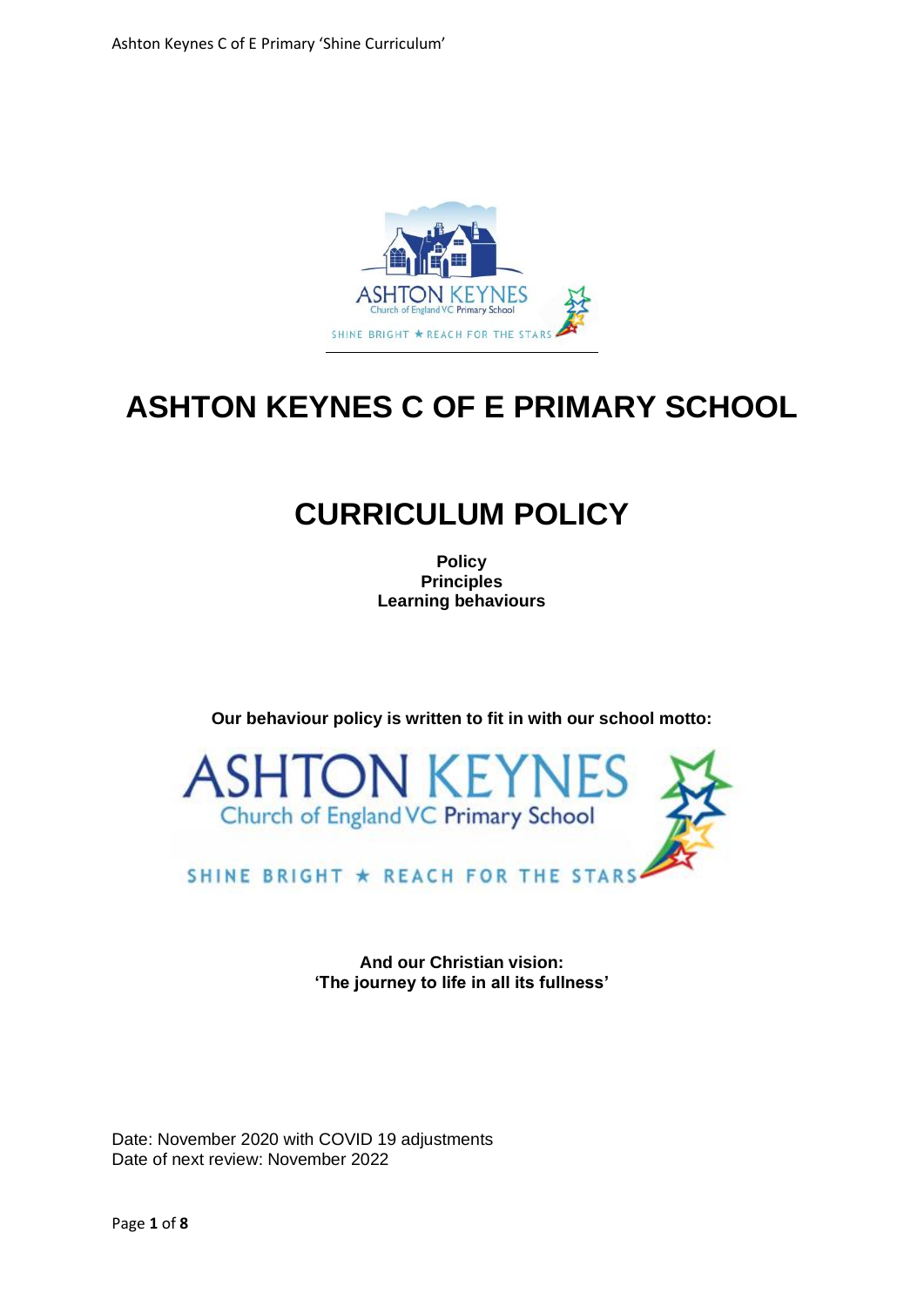# AKPS Shine Curriculum



### *"Enabling life in all its fullness"* **"I came that you may have life, life in all its fullness" (John10:10)**

Our **Core Christian values** for our school are: *Perseverance, Creativity, Trust and Friendship*.

Using 'Creativity', we have designed our bespoke AKPS 'Shine Curriculum' based on the National Curriculum with added 'shine' to provide a unique journey for our pupils



during their time with us enabling them to challenge themselves in all areas of learning so that they are well equipped for the future and experience 'life in all its fullness'.

[INTENT](http://www.akps.org.uk/wp-content/uploads/2020/05/Link-1-Intent.pdf) Each intent is creatively written as a poem based on 'important thing;' by Margaret Wise Brown. We chose to do this so that we were unique in our approach but also clear and succinct in our understanding of the intent for our 'Shine curriculum' and all areas within it.

Our 'Shine Curriculum' has two golden threads running through the heart of it: Global Advocacy and Wellbeing. If you look on our website in our curriculum pages you can see our Curriculum and if you Click on each of the 'star' areas below to see their intent poems, progression in knowledge and skills documents and other information about our curriculum.

We are currently developing these Pupil Core Christian values page fully over Leadership for life January, February and March 2021. Star Challenge he chance to excel With rich experiences and Our **'Shine**  ulum subjects and ative/inspirations opportunities **Curriculum'** Skills for life Through learning beyond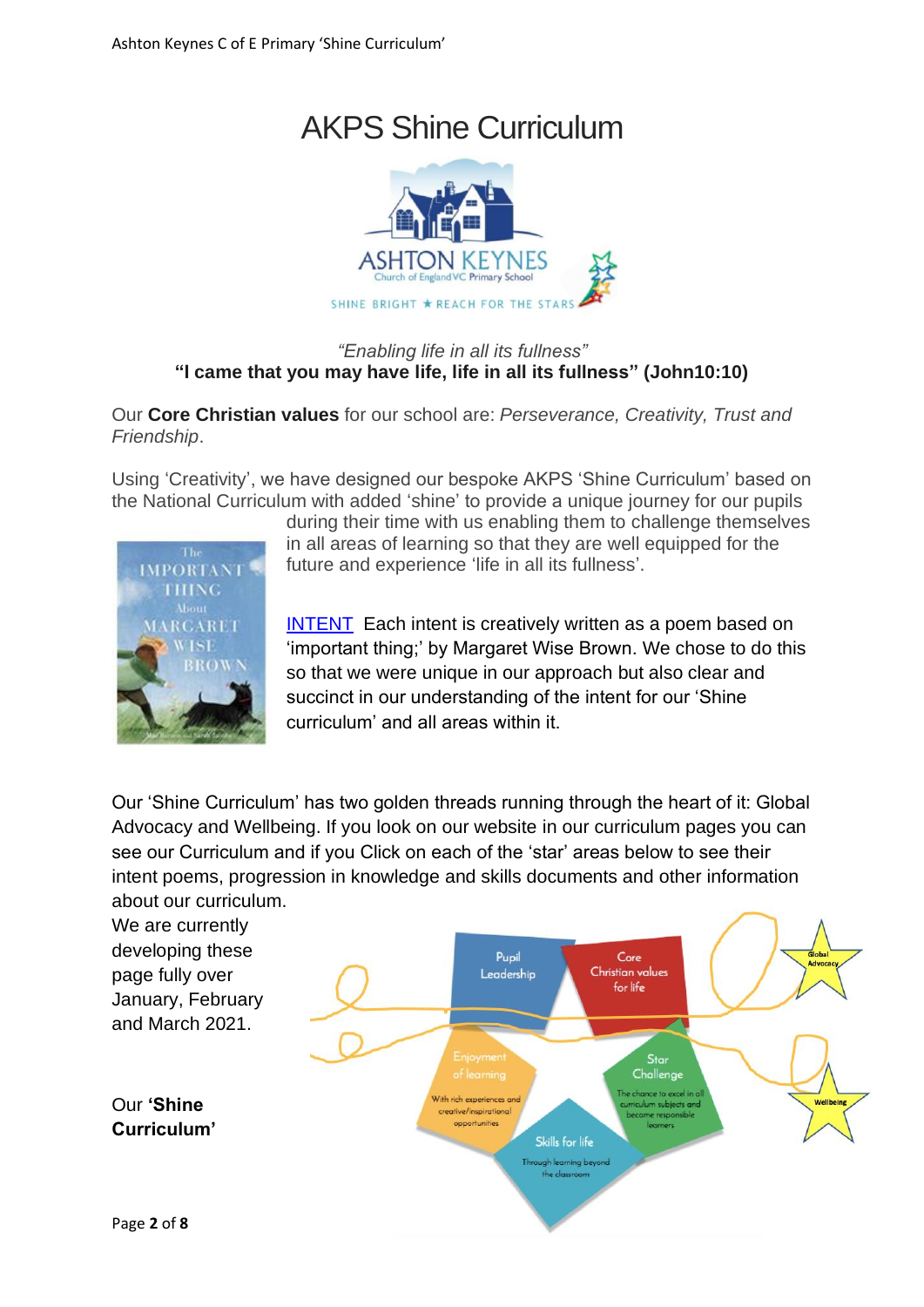#### Shine Curriculum Intent



The most important thing about our **Shine Curriculum** is our bespoke, sevenyear journey

#### We creatively enrich every individual

We instil a love of learning

#### We love and respect one another

We inspire and create compassionate, responsible global citizens

#### And we celebrate life in all its fullness

But the most important thing about our **Shine Curriculum** is our bespoke, sevenyear journey

Our main aim is to provide a broad and balanced curriculum which has Christian values as its foundation and is based upon the National Curriculum but unique to our school context. It is a curriculum which holistically develops all of our pupils and is therefore inclusive, exciting and challenging for all. Our 'shine curriculum' is designed to enable children to 'shine' in a broad range of ways to ensure a whole hearted educational experience. We lift the lid on learning and opportunities, there are no limits which enable children to thrive and excel in our school and beyond. Our 'Shine' curriculum is the means by which the school achieves its objective of educating children in the knowledge, skills and understanding that they need in order to lead fulfilling lives. The shine curriculum at Ashton Keynes Church of England Primary School aims to:

• Inspire children to develop a love of learning.

- Take learning beyond the classroom.
- Provide an excellent standard of education for all children.

• Develop children to become independent, reflective learners who have a sense of responsibility for their own learning and development.

- Enable children to use their acquired skills and knowledge to observe and question.
- Provide children with challenge which they can independently initiate.
- Inspire confident and motivated children.
- Provide responsibility of our pupils and develop leaders for the future.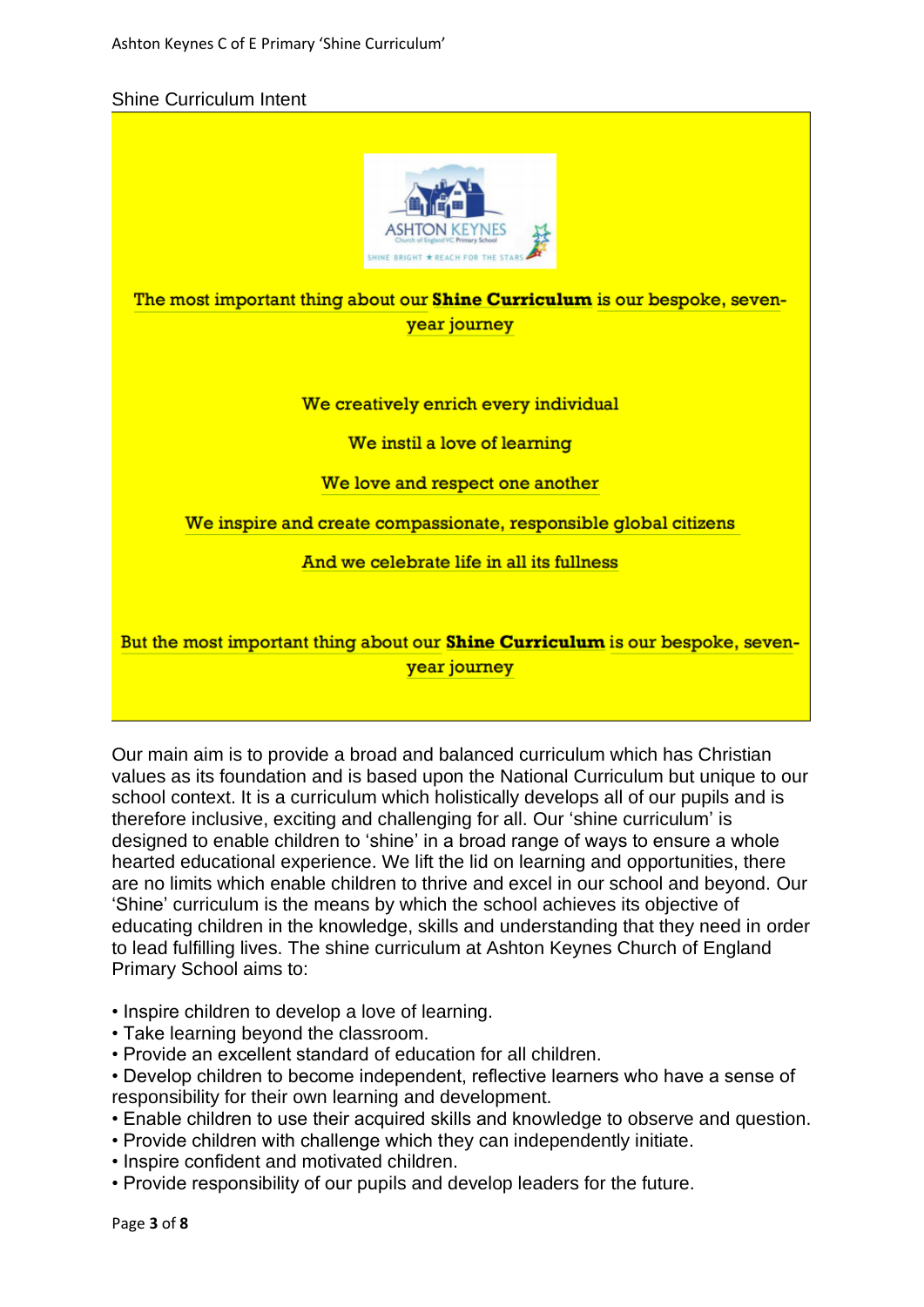• Care for the well-being of our pupils and staff.

• Keep our children safe and empower them with the skills to do this for themselves beyond school.

• Nurture children who understand the importance of perseverance, resilience and tolerance and embed values for life.

-Enable our pupils to develop spiritually and look beyond themselves

• Create responsible and courageous advocates for change through 'Global Advocacy'

- Enable children to be creative and to develop their own thinking.
- Enable children to recognise and utilise their own best learning style.

• To teach children about their developing world, including how their environment and society have changed over time.

• To help children understand Britain's cultural heritage.

• To enable children to be positive citizens in their community and wider society including globally.

• to help children understand the importance of truth and fairness, so that they grow up committed to equal opportunities for all.

• to enable children to have respect for themselves and to have high self-esteem, and to be able to live and work co-operatively with others.

• Enable our children to understand the importance of their own wellbeing.

• Embed skills to prepare children for further successful learning and transition to their next stages in education.

**Pupil Leadership**– children in our school are given progressive responsibilities, all children have the opportunity to develop their leadership skills. We actively encourage children to lead and to initiate leadership and responsibility across the school. Pupil voice is essential and strong within Team AK. We have a very active democratically elected school council who run their own successful business, a very established worship council/global advocate council and an eco-council. In addition, we have many examples of pupil leadership including: reading and library leaders; outdoor reflection leaders; IT leaders; sports leaders, subject leaders, play and lunchtime leaders. At lunchtimes, our children run our school office for 30 minutes daily as a development of a wide range of progressive pupil responsibility available within the school. Within subjects, we have 'experts' and children (regardless of ability for needs) are challenged to go above and beyond and become experts in subjects. Alongside the formal leadership roles which children apply for, children from across the school organically lead by planning and running their own choice of lunchtime clubs daily in the outdoor classroom 12.45-1.10pm. (e.g. fun club, dinosaurs, nature, German, Maths, quiz, art, nature, history, science, dance, massage, book clubs) On visiting our school, our children will be delighted to tell you about their leadership roles and are regularly initiating further opportunities to lead to further develop themselves and the school. During COVID 19 we have adapted pupil leadership to ensure this continue for those in school and at home where possible.

**Core Christian Values for life** – "I came that you may have life, life in all its fullness" (John10:10) we inclusively and actively promote Christian values in our school. We want all of our children to experience life in all its fullness and through our global education for them to understand both locally and globally how many do not have this experience and how they can be advocates of change to re-address this balance. Our worship council identified 4 core values which our school are known for: friendship, creativity, perseverance and trust. We have a wall of stars on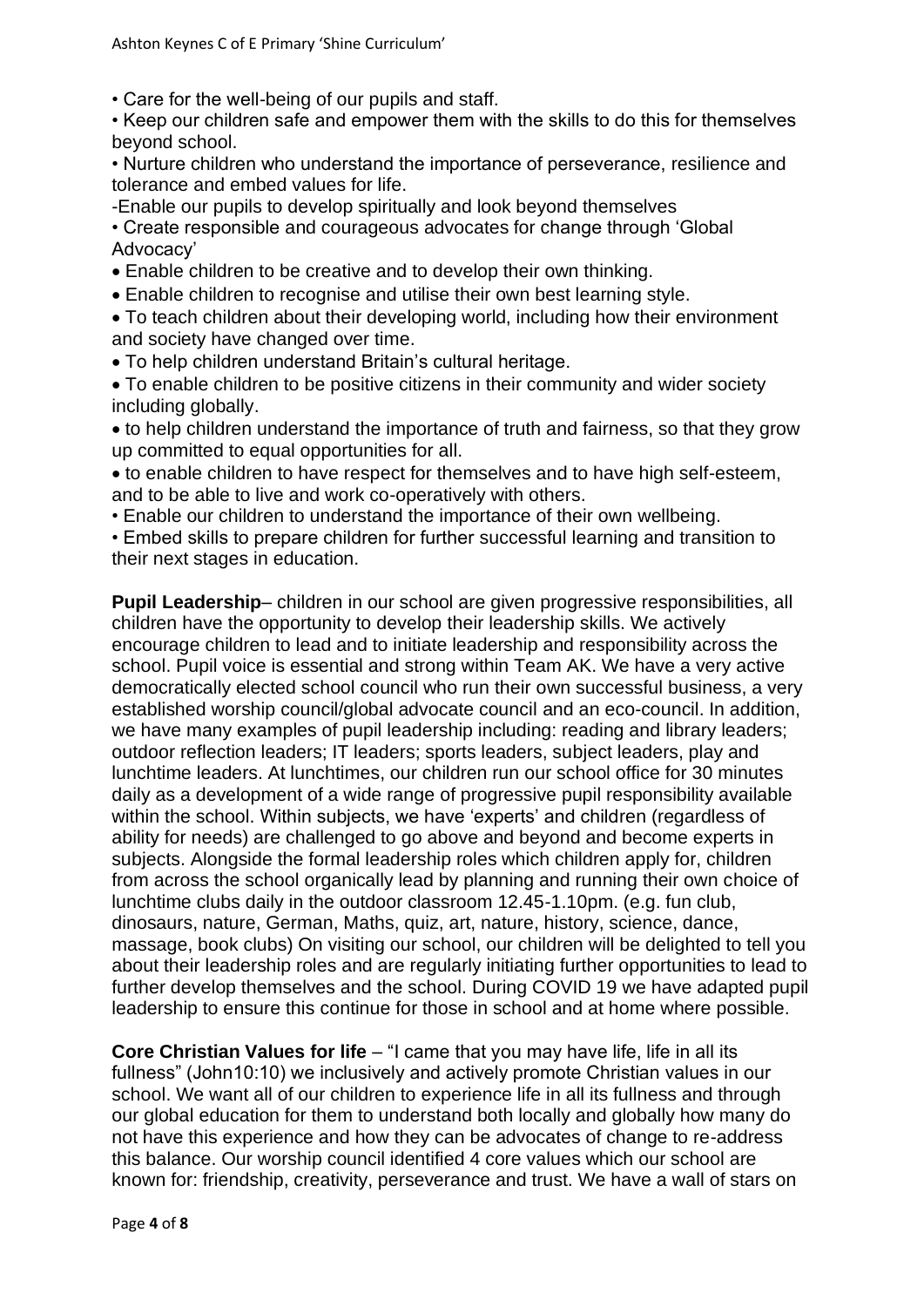which children demonstrating these values in their daily life inside or outside school can shine. We look for the impact of the teaching of Christian values upon children and staff in their daily lives. We provide daily worship which focusses through a variety of interactive ways on core Christian values. It enables pupils to lead worship and develop it further in their class/ own time. During COVID 19 we have continued worship remotely to classes and all at home. Big questions are used in all classes to assess the impact of worship upon our pupils at the end of each value in focus. Upon visiting the school, visitors comment on the positive impact of the values upon the ethos of the school and it is clearly evident within the strong relationships between pupils, staff, parents and the community of our school.

**Star Challenge**- we use the 'star challenge' to lift the lid on learning. In every lesson, the children have the opportunity to 'reach for the stars' and decide on the level of learning right for them for that particular lesson. We model and scaffold the children as learners so that they are able to know how to make the right choices for them to ensure they have the chance to excel. We do not have ability groups, instead the level of star indicates the level of learning the child takes per lesson, there is the opportunity to attempt more than one star, to explore greater depth and to be supported to achieve a star. Children will tell you how they make their choices and enjoy challenging themselves, there are no limits on their learning. Star challenge happens in every lesson, every subject and in home-learning from EYFS to Year 6. Please see our 'Culture of Challenge' presentation on our Area of Excellence to see the star challenge in action. (Culture of challenge power point presentation)

**AKPS 11 by 11** Experiences for all children at our school beyond the 'Shone Curriculum'

- Experience of a different culture (religion/ Global awareness week)
- Leading a club
- Experience a theatre show
- Business opportunity (Enterprise)
- Gardening including Malvern show/ forest school/ celebrity gardener
- Outdoor adventurous activity e.g. Caving, abseiling and canoeing
- Cook a meal for your family
- Taking up a new sport e.g. curling/ skateboarding/ scootering- sports week
- Carry out a responsible job (Buddy system, running the office, lunch leaders)
- Be an advocate of change- (Global advocacy- courageous advocacy)

• Learning a wellbeing practice to apply in their own lives manage their wellbeing beyond school

**Enjoyment of learning**- We use a number of different approaches to explore and deliver subject topics to ensure we enable our children to develop all the skills they need to be confident and successful learners and to continue to ignite their learning and enquiry. Our children are often involved in the planning stage of new topics as we value their ideas and contributions; we believe that children learn best when they are able to steer and direct their own learning. We also present topics as questions to enable enquiry at all levels to find the answers. We want our children to be inquisitive and passionate about their learning and spark a life-long desire. We want our children to be challenged and to be independent learners, making the right choices about their learning, understanding the need to take risks and to learn from their mistakes. We aim to engage our children in their learning with special WOW days. These could be immersing them in a Greek experience day, a Viking visiting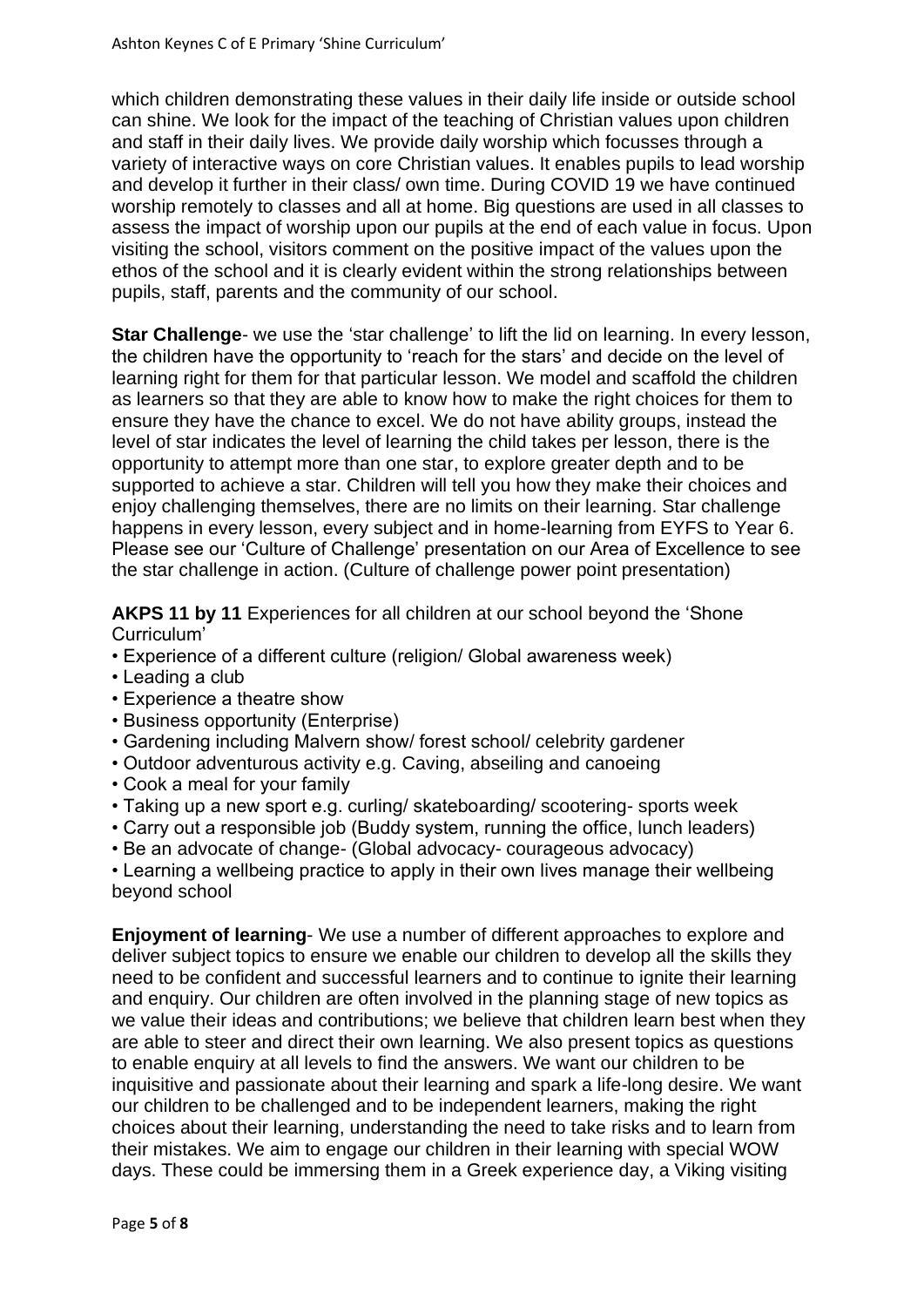the school, a volcanic explosion, the arrival of dinosaur eggs, a mystery to solve or an educational excursion. We work in class teams, with year groups joining together to explore their learning fully and give children the opportunity to work with peers and teachers from another class.

Our home learning is also linked to these themes and uses the star challenge to differentiate tasks so that they are at suitable for all children along with offering a challenge and this is also offered remotely by our two learning platforms 'Seesaw 'in Classes R and 1 and 'Showbie' in classes 2-6. You can see some of the work on the class pages of section of this website.

We believe in 'learning for life' and whilst this cannot always be seen in the children's books; we capture this in our special annual class learning journey book: 'Life in all its fullness' for all to see and share. Each class creates this book to showcase the curriculum in action through their learning, this is beneficial for visitors to the school to see, for children and parents looking ahead to the next year group and for the children in the class to feel proud of showcasing their work. On our website, each class displays their annual overview on their 'class pages' (see tab on home page) to show our shine curriculum in action.

Our weekly 'time to shine' worship ensures we celebrate all of our children for shining brightly both inside and outside school. We have a wide range of merits available to ensure there are no limits on our children and how they shine. At the end of every term (6 times per year), parents and carers are invited in to share in these assemblies 'Heroes and Heroines' a chance to celebrate our children together. In addition, parents and carers are invited to class assemblies and special visits into school to see our shine curriculum in action. During COVID 19 we offer these remotely. We aim to keep our parents and carers well informed and excellent communication is essential. When necessary we offer parent workshops to support our parents with home-learning to ensure our children get a well-rounded package of support and further develop our important home-school partnership. During COVID 19 we offer these remotely live and via recorded videos. This is particularly supportive if there has been a change in the approach to teaching or curriculum or assessment changes made by the Government. We have offered 'Keeping up with the kids' English and Maths changes and annual Year R phonics and reading meetings, Year 2 and year 6 meetings and mindfulness for parents and carers.

We provide a wide range of 'wow' experiences for our children during their time with us including visits to different religious places of worship, whole school theatre visits and panto visit, inspirational visitors such as GB's tallest man, Olympian's and authors, sword fencing qualifications for all of our pupils by the end of Year 6' we provide sports weeks and global weeks and during COVID 19 we did these remotely. We work with a celebrity gardener as an ambassador school and time away from home as a class on educational visits. We carefully plan these to extend our forest school learning and also to ensure our children visit our capital city of London in contrast to the rural village in which our school is situated.

**Residentials** – We organise special school residential journeys to further enhance our children's learning and give them further opportunities to 'shine' and experience education away from home and school. Year 4 – Forest school overnight camp in AKPS grounds and eating outdoors with forest school team build activity, outdoor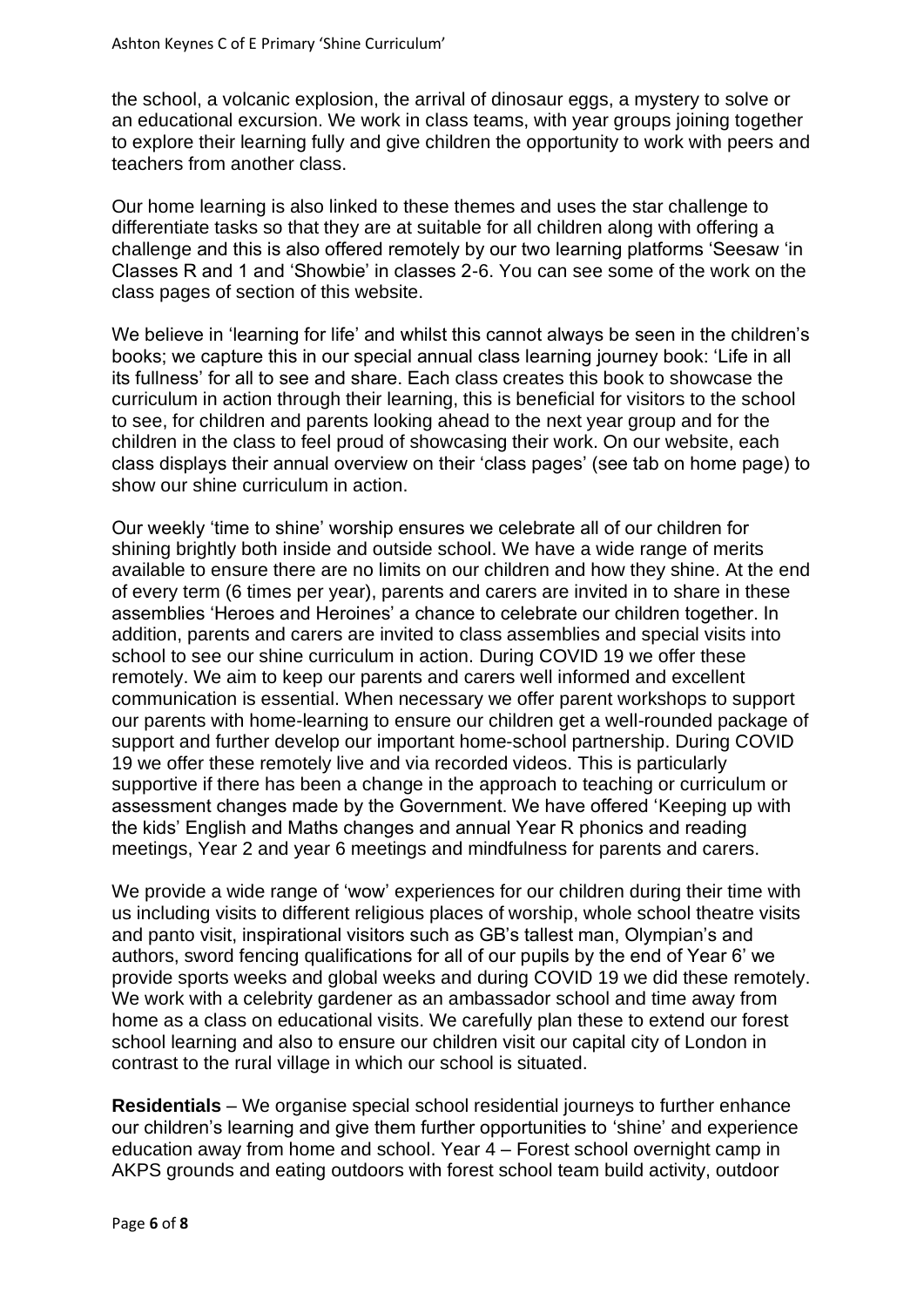yoga and mindfulness. Year 5 – Forest school and outdoor adventure activities with 2 nights camping in the Forest of Dean, forest camp fire cooking, forest walking, learning to make their own sandwich picnic lunch, canoeing, abseiling and caving. Year 6 – 'Cultural Capital' visit to our capital city London for an exciting culture and adventure packed 3 nights including theatre trip to a musical theatre performance e.g. Lion king, visit to the golden gallery of St Pauls Cathedral, HMS Belfast, team watersports activities: canoeing, rafting, London eye, walking tour of London plus lots more!

#### **Organisation and planning**

Subject leaders are responsible for ensuring coverage of the national curriculum within their subject areas and overseeing the long term planning for the school in their subjects to ensure progression in skills, knowledge and vocabulary. We regularly review our long-term planning and classes produce an annual overview for the long term. (see on class pages of our website)

Our short-term plans are those that our teachers write on a weekly or daily basis. We use these to set out the learning objectives and success criteria for each session, and to identify what resources and activities we are going to use in the lesson. For each lesson across the curriculum a progressive star board is created to enable differentiation and challenge in all lessons form 1\*\* to 3\* and WOW. In the Early Years Foundation Stage and at Key Stages 1 and 2 where possible we adopt a topic approach to curriculum planning. We use high quality texts to drive our English teaching, Science and Global Advocacy so children are immersed in high quality texts across the school and as a result we have high quality reading and writing outcomes and engagement.

The 'Shine curriculum' in our school is designed to provide access and opportunity for all children. We ensure our curriculum meets the needs of all learners and this is regularly considered by subject leaders and leads of PP and SEND. We have our 'finger on the pulse' for all of our pupils, providing support as and where is required and early intervention is key to remove any barriers to learning. We always provide additional resources and support for children with special needs and disadvantaged children including through our star challenge. If a child has a special educational need, our school does all it can to meet those needs. If staff or parents or carers raise a concern about a child, the school will arrange for an assessment to be made under advice from the SENDCo. In most instances the teacher is able to provide additional resources and educational opportunities which meet the child's needs within the normal class organisation. Support staff or specialist teachers may be used to assist the child.

Our star challenge enables all learners to challenge themselves and high ability learners to be challenged and achieve greater depth/ mastery across the curriculum. We are well aware that all children need the support of parents and carers and teachers to make good progress in school and we therefore involve all stakeholders fully within our 'shine curriculum' and star challenge. (E.g. parents leading areas e.g. engineering workshops, Japanese experiences, cooking and sports workshops and fire service and GP visits. In addition star challenge is used in parents evening meetings and with Governors in meetings. We strive to build positive links with the families of each child by keeping them informed about their child's progress regularly